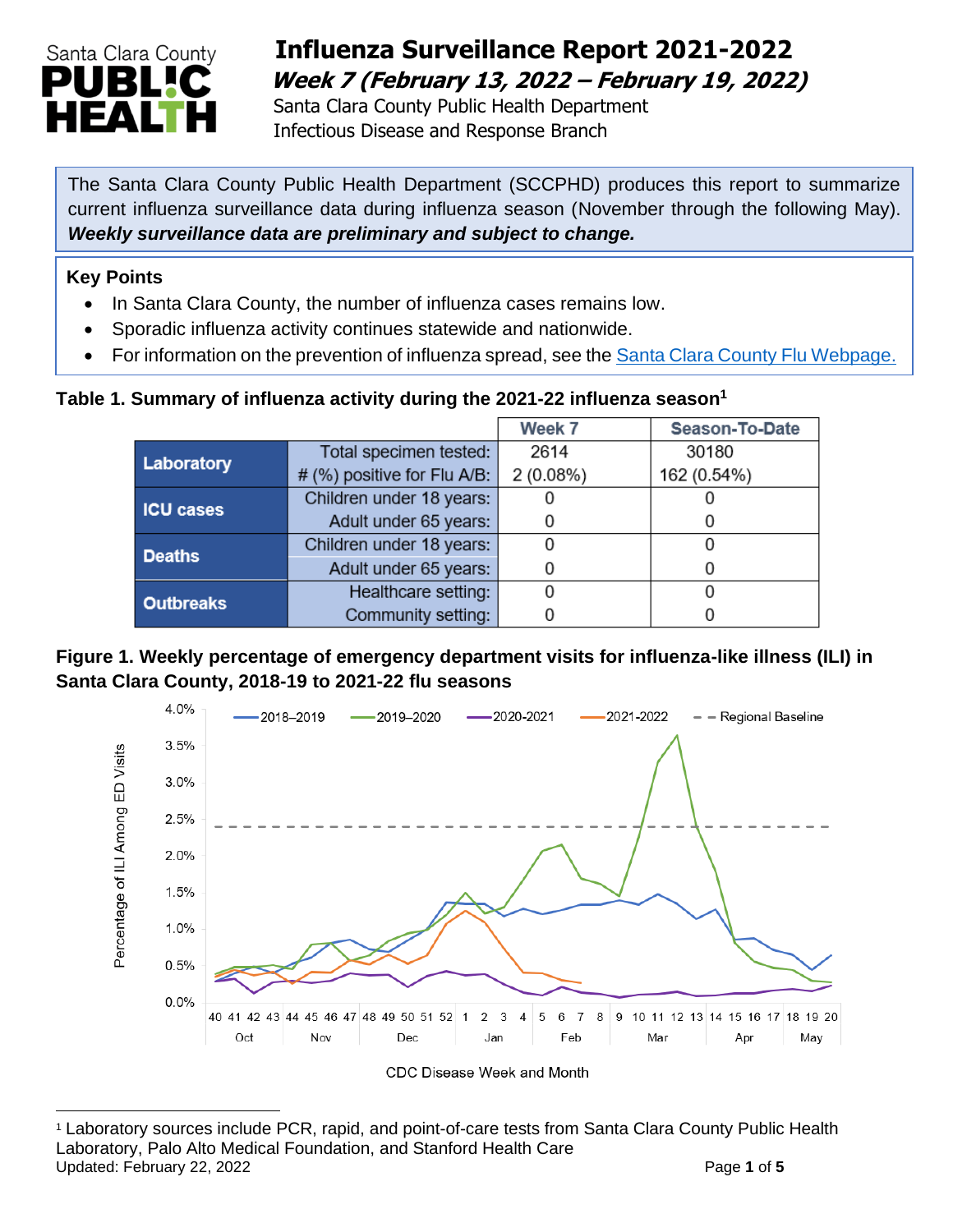

 Santa Clara County Public Health Department Infectious Disease and Response Branch

## **Influenza Virologic Surveillance**





CDC Disease Week and Month

<sup>&</sup>lt;sup>2</sup> Laboratory sources include PCR, rapid, and point-of-care tests from Santa Clara County Public Health Laboratory, Palo Alto Medical Foundation, and Stanford Health Care. Limitations of Figure 2 data include presence of out-of-jurisdiction cases, inability to subtype influenza by certain laboratories, and potential missed influenza cases tested by alternate laboratories in the county.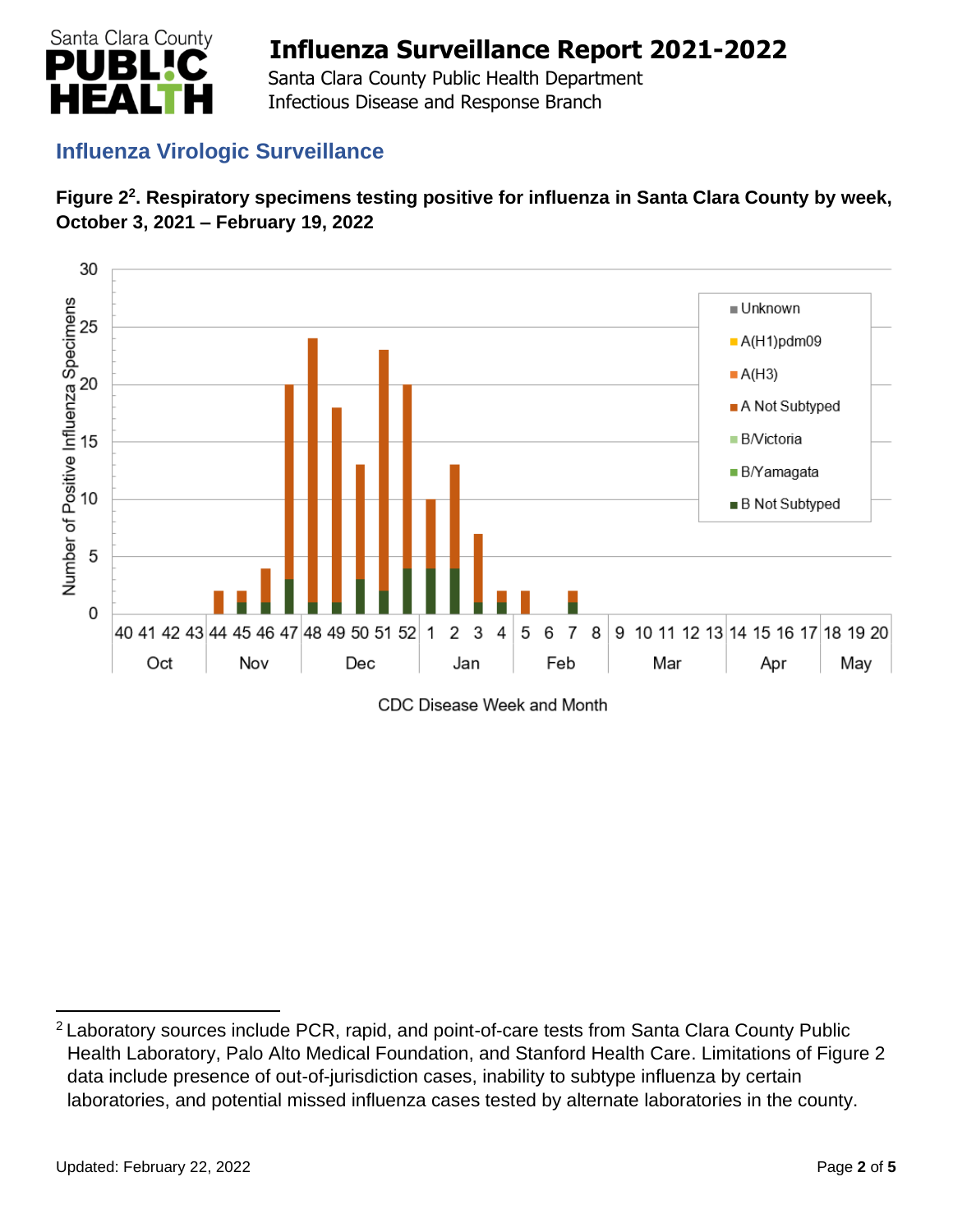

 Santa Clara County Public Health Department Infectious Disease and Response Branch

## **Laboratory-Confirmed Influenza ICU Cases, Deaths, and Outbreaks**

As of February 19, 2022, no laboratory-confirmed influenza cases requiring ICU level care or influenzaassociated deaths among persons under 65 years old were reported in Santa Clara County for the current flu season (Figure 3, Figure 4). Cases aged 65 years and older are not reportable. Additionally, no laboratory-confirmed influenza outbreaks have been reported in a healthcare or community setting for the  $2021 - 2022$  influenza season (Figure 5).

## **Figure 3 3 . Laboratory-confirmed influenza ICU cases and deaths among individuals aged 0-64 years by week of onset in Santa Clara County, October 3, 2021 – February 19, 2022**



CDC Disease Week and Month



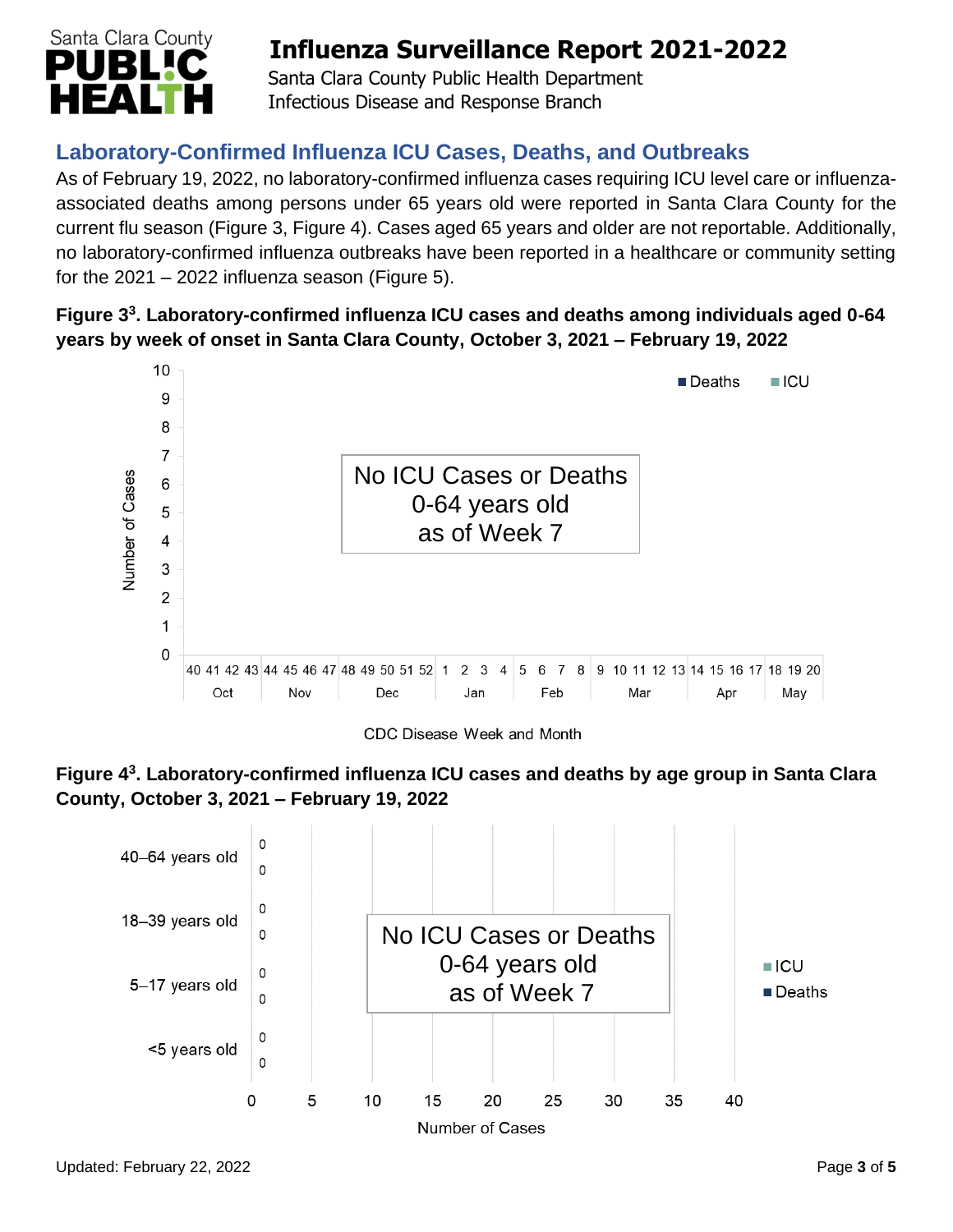

 Santa Clara County Public Health Department Infectious Disease and Response Branch

### **Figure 5 3 . Laboratory-confirmed healthcare and community outbreaks by outbreak onset week in Santa Clara County, October 3, 2021 – February 19, 2022**



## **Statewide and Nationwide Influenza Surveillance**

|                                      | <b>CALIFORNIA</b>                                                                       |                | <b>UNITED STATES</b> |                |
|--------------------------------------|-----------------------------------------------------------------------------------------|----------------|----------------------|----------------|
|                                      | Week 6                                                                                  | Season-To-Date | Week 6               | Season-To-Date |
| Season influenza activity            | Sporadic influenza activity continues across California<br>and the rest of the country. |                |                      |                |
| <b>Predominant Virus Circulating</b> | Flu A                                                                                   | Flu A          | Flu A                | Flu A          |
| # Of Flu-Coded Deaths                | 3                                                                                       | 29             | 17                   | 936            |
| # Of Flu-Associated Pediatric Deaths | 0                                                                                       | 0              | 0                    | 5              |

For more information, visit the [CDPH Influenza Webpage](http://www.cdph.ca.gov/Programs/CID/DCDC/Pages/Immunization/Influenza.aspx) and the [CDC U.S. Influenza Surveillance](http://www.cdc.gov/flu/weekly/)  [Webpage.](http://www.cdc.gov/flu/weekly/)

<sup>&</sup>lt;sup>3</sup> The source for Figures 3, 4, and 5 is the California Reportable Diseases Information Exchange (CalREDIE) system. Data are provisional as of 2/22/2022.